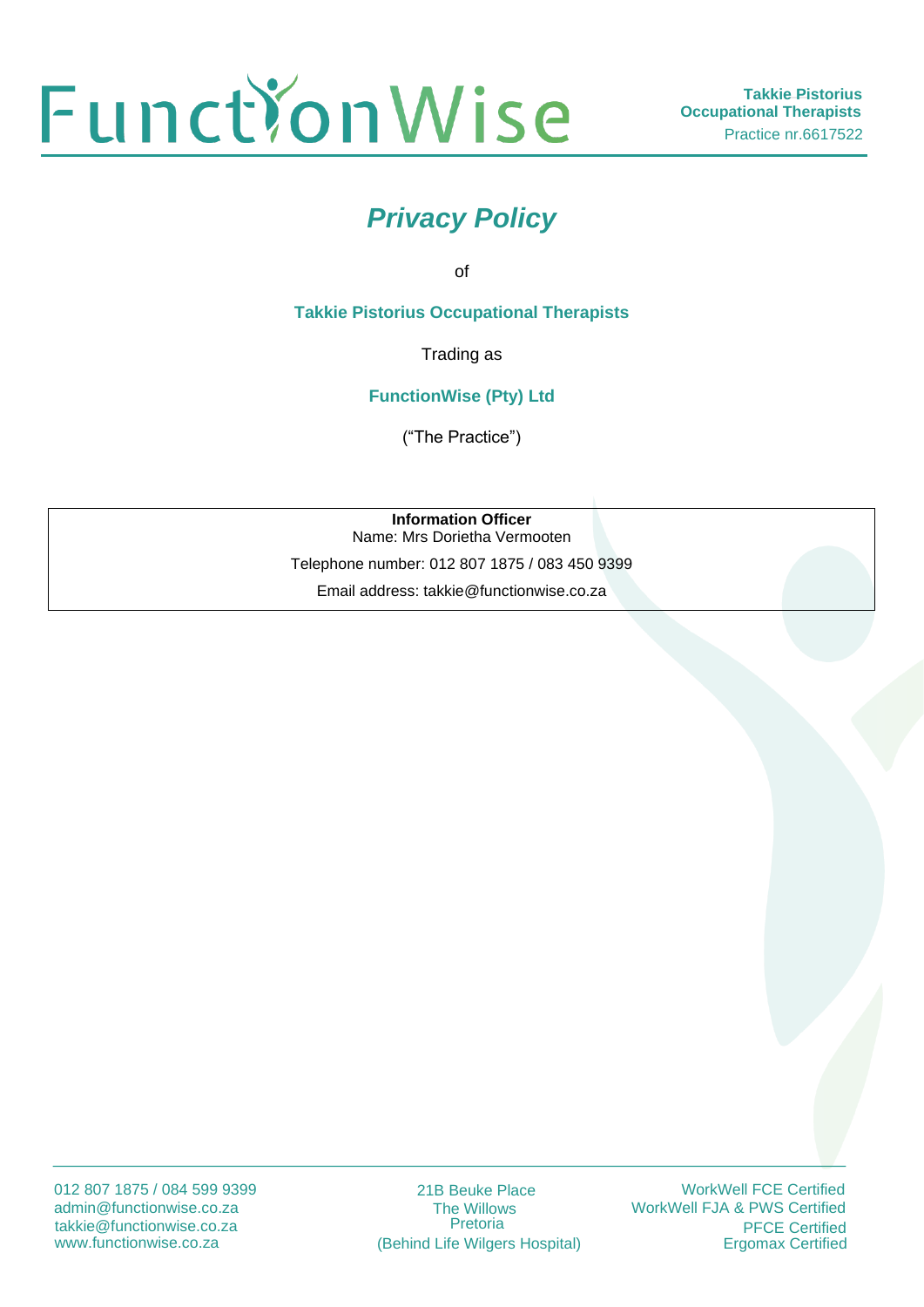

#### **Table of Contents**

| $\mathbf 1$ . |                                                                                                          |  |
|---------------|----------------------------------------------------------------------------------------------------------|--|
| 2.            |                                                                                                          |  |
| 3.            |                                                                                                          |  |
| 4.            |                                                                                                          |  |
| 5.            |                                                                                                          |  |
| 6.            |                                                                                                          |  |
| 7.            |                                                                                                          |  |
| 8.            |                                                                                                          |  |
|               | 8.1.1                                                                                                    |  |
|               | 8.1.2                                                                                                    |  |
|               | 8.1.3                                                                                                    |  |
|               | Other persons (Next-of-kin, Guardians, Guarantors, Referring Practitioners, References) 4<br>8.1.4       |  |
|               | Suppliers, Vendors and Other Stakeholders, including Public and Private Bodies and Regulators 5<br>8.1.5 |  |
| 9.            |                                                                                                          |  |
| 10.           |                                                                                                          |  |
| 11.           |                                                                                                          |  |
| 12.           |                                                                                                          |  |
| 13.           |                                                                                                          |  |
|               | 13.1.1                                                                                                   |  |
|               | 13.1.2                                                                                                   |  |
|               | 13.1.3                                                                                                   |  |
|               | Other Persons (e.g., Next-of-kin, Guardians, Guarantors, References, Suppliers) and Entities7<br>13.1.4  |  |
| 14.           |                                                                                                          |  |
| 15.           |                                                                                                          |  |
| 16.           |                                                                                                          |  |
| 17.           |                                                                                                          |  |
| 18.           |                                                                                                          |  |
| 19.           |                                                                                                          |  |
| 20.           |                                                                                                          |  |
| 21.           |                                                                                                          |  |
| 22.           |                                                                                                          |  |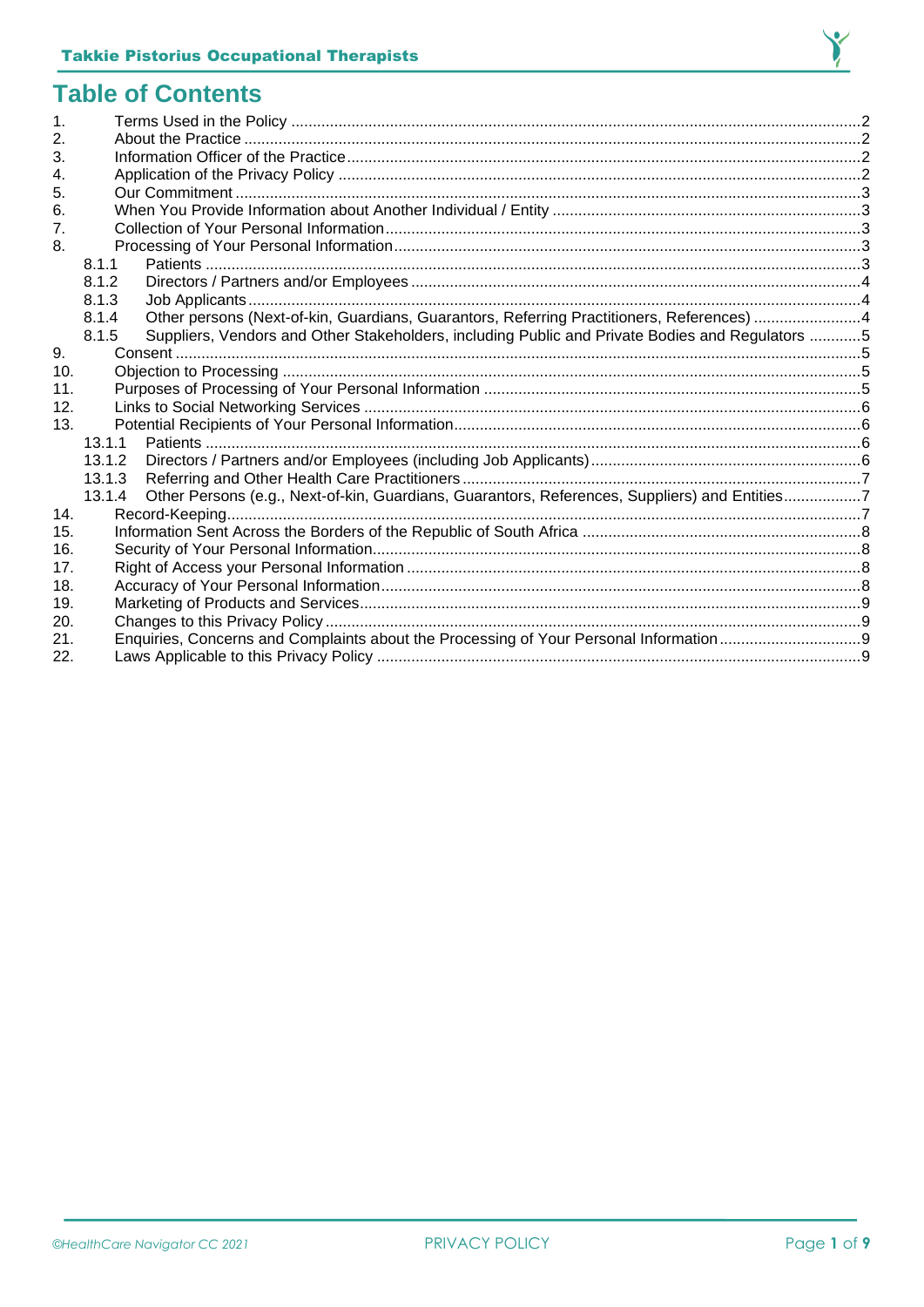**Please read this Privacy Policy carefully to understand how your personal information will be handled by the practice. Every term of this Policy is material.**

#### <span id="page-2-0"></span>1. Terms Used in the Policy

The following terms have the meanings assigned to them in this Privacy Policy unless the context requires otherwise:

- 1.1 **"Data subject"** refers to the person (e.g., patient) or entity to whom the personal information relates.
- 1.2 **"Personal information"** has the meaning assigned to it in POPIA and refers to information relating to human beings and existing juristic persons. It includes information such as race, gender, pregnancy, age, health status and medical information, date of birth, identity number, contact details and confidential correspondence.
- 1.3 **"Processing"** has the meaning assigned to it in POPIA and refers to any operation or activity concerning personal information, such as the collection, receipt, recording, storage, updating, alteration, use, distribution, erasure or destruction of the information.
- 1.4 **"POPIA"** means the Protection of Personal Information Act (Act 4 of 2013) and its Regulations.
- 1.5 **"We" / "us"** refers to the practice.
- 1.6 **"You" / "your"** refers to the data subject (i.e., the person or entity) whose personal information is processed by the practice.

#### <span id="page-2-1"></span>2. About the Practice

This is a private Occupational Therapy practice structured as a Sole Proprietor. The practice is subject to various laws and ethical rules protecting the privacy and confidentiality of patients.

Contact details of the practice:

**Address:** 21B Beuke Place, The Willows, Pretoria, 0184

**Email:** [admin@functionwise.co.za](mailto:admin@functionwise.co.za) or [takkie@functionwise.co.za](mailto:takkie@functionwise.co.za)

**Telephone:** 012 807 1875 or 084 599 9399

**Website:** <https://functionwise.co.za/>

### <span id="page-2-2"></span>3. Information Officer of the Practice

**Name:** Mrs Dorietha Vermooten **Telephone number:** 012 807 1875 / 083 450 9399 **Email address**: [takkie@functionwise.co.za](mailto:takkie@functionwise.co.za)

## <span id="page-2-3"></span>4. Application of the Privacy Policy

This Privacy Policy applies to personal information that we have in our possession or under our control and personal information that we collect or receive from or about you. It stipulates, amongst others, how we collect the information, the type of information collected, why that information is collected, the circumstances under which that information will be shared with others, the security measures that we have implemented to protect the information and how you may obtain access to and correct your information.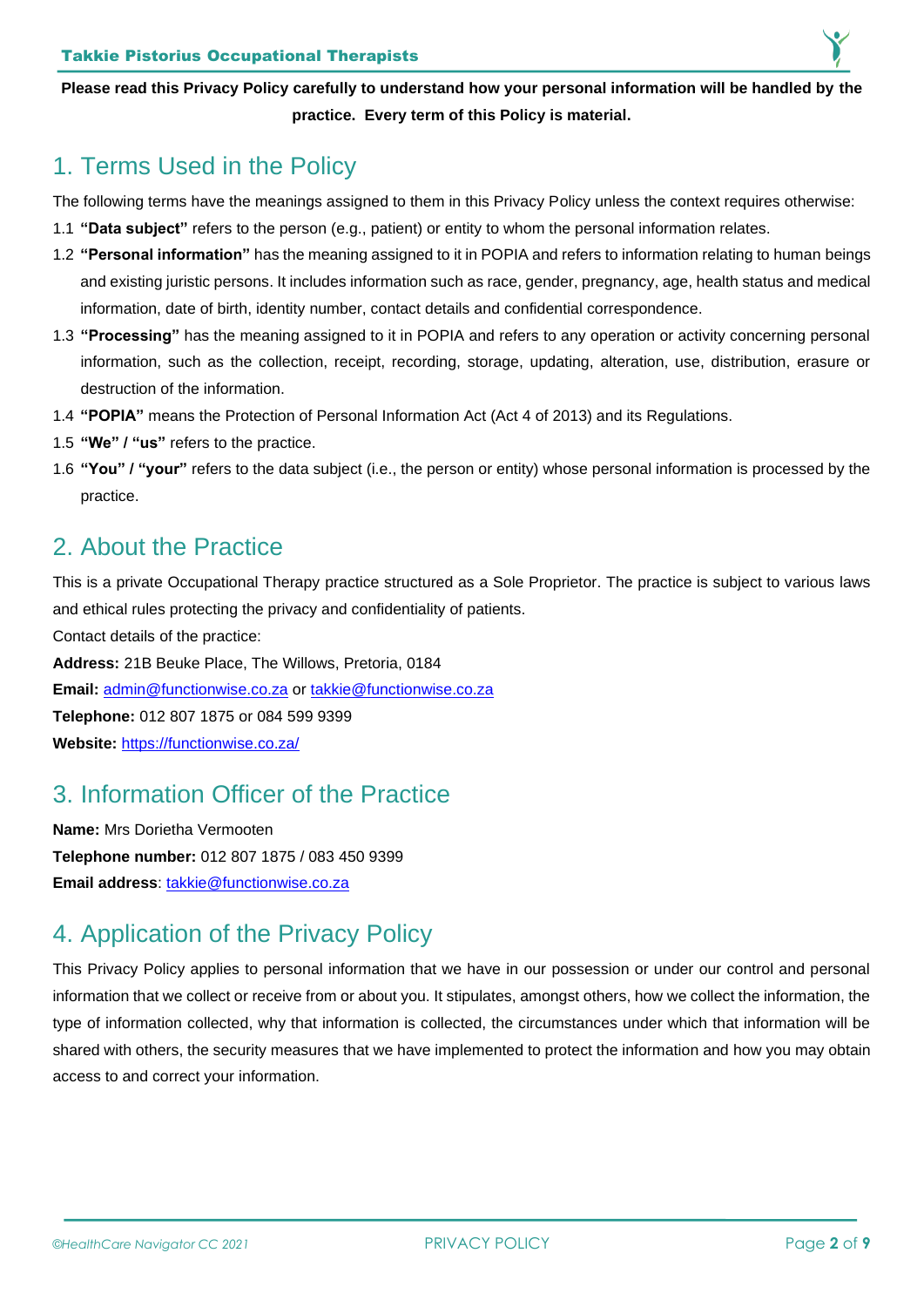

#### <span id="page-3-0"></span>5. Our Commitment

We understand that your personal information is important to you and that you may be anxious about disclosing it. Your privacy and the security of your information are just as important to us and we want to make sure you understand how your information will be processed. We are committed to conducting our practice in accordance with the law. We will, therefore, only process, which includes collect, use, store or disclose your personal information in accordance with the law or otherwise with your consent and will always strive to keep your information confidential. We take this commitment to look after your personal information seriously. We have implemented a number of processes to make sure that your personal information is used in the right way.

We apply the following principles in order to protect your privacy:

- We only collect the personal information that is necessary;
- We only use personal information for the purposes specified in this Privacy Policy, unless you are advised otherwise;
- We do not keep personal information longer than needed for lawful purposes; and
- We only share your personal information as specified in this Privacy Policy and permitted in terms of the law or otherwise as agreed with you.

### <span id="page-3-1"></span>6. When You Provide Information about Another Individual / Entity

You must make sure that if you provide personal information about any individual or entity to us, you may lawfully do so (e.g., with their consent). We will accept that you are acting lawfully. You should make sure that they are familiar with this Privacy Policy and understand how we will use and disclose their information.

## <span id="page-3-2"></span>7. Collection of Your Personal Information

We collect personal information directly from you when you become a patient, an employee of or a supplier to the practice, when you supply information on our website or when you provide information to us. Information may also be collected from other sources when it is, for example, not possible to obtain the information directly from you or to protect your legitimate interests such as your next-of-kin, another health care practitioner involved in your care or when you make information publicly available. The information that we request is necessary for the safety of our patients or to manage our relationship with you.

## <span id="page-3-3"></span>8. Processing of Your Personal Information

There are various laws that permit the processing of personal information of patients such as the National Health Act, POPIA and the Medical Schemes Act. Employment laws permit the processing of employees' information. We generally process the personal information listed below, if applicable in the circumstances, and retain it as part of our records. Other personal information may be collected and processed, if it is required in the circumstances.

#### <span id="page-3-4"></span>*8.1.1 Patients*

- Full names and surnames, title, identity number, date of birth, age, contact details, address, nationality and gender;
- Name and contact details of next-of-kin, guardian, guarantor and main member of medical scheme;
- Medical information, including medical history, diagnosis, injuries, X-ray reports, pathology laboratory results and COVID-19 screening information;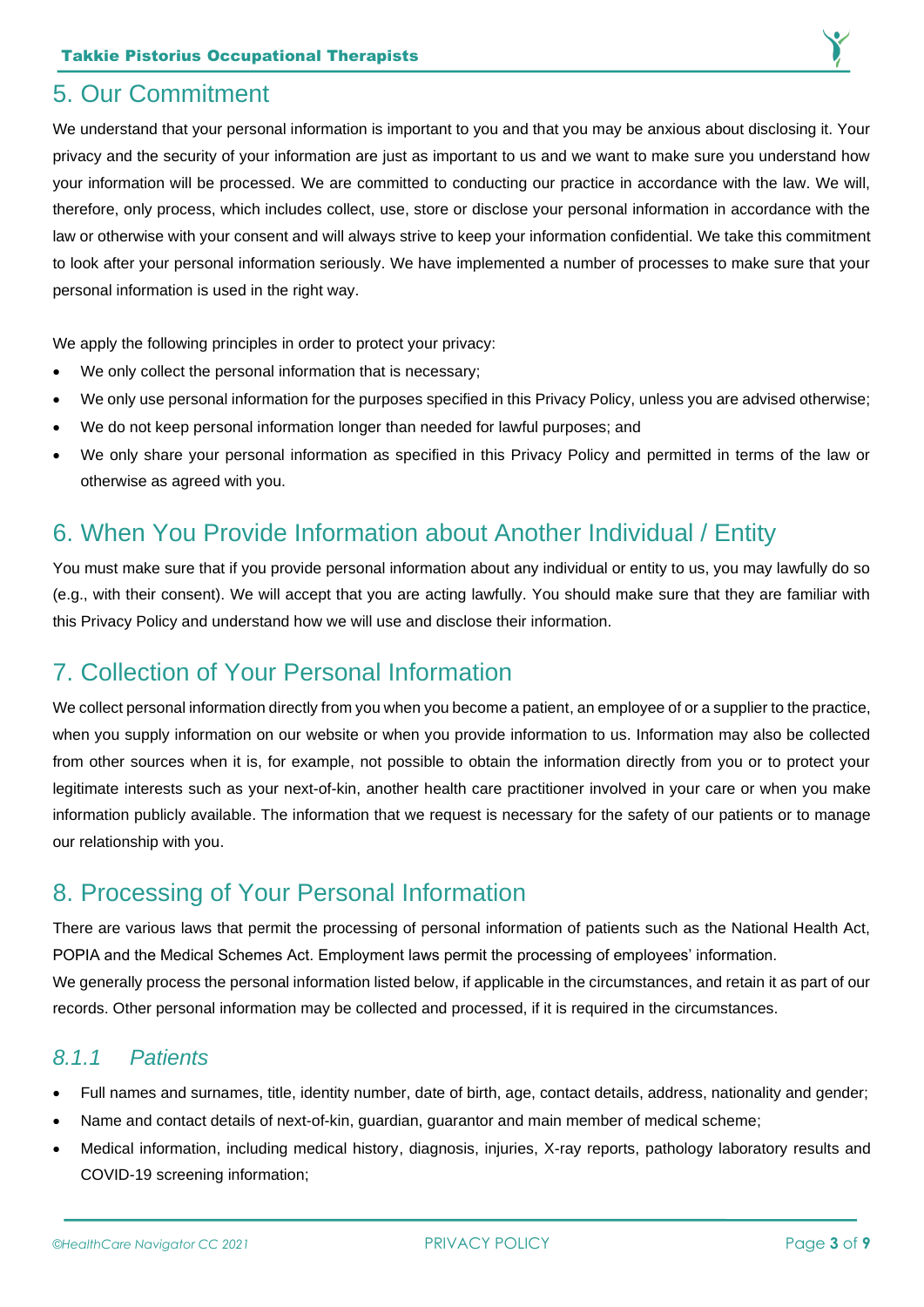#### Takkie Pistorius Occupational Therapists

- Information about relevant funders (e.g., medical scheme, insurer, Road Accident Fund or Compensation Commissioner for Occupational Diseases and Injuries);
- Procedures performed;
- Billing and payment details, including bank details for refunds;
- Information recorded on practice documentation, such as agreements and consent forms:
- Correspondence.

#### <span id="page-4-0"></span>*8.1.2 Directors / Partners and/or Employees*

- Full names and surnames, title, identity number, date of birth, age, contact details, address, statutory council registration number, position or role in the practice, nationality, gender, race, qualifications, specialisation and interests, marital status, other information included in curriculum vitae (CV) and photos;
- Name and contact details of dependants / next-of-kin:
- References:
- Membership of professional societies;
- Relevant medical and disability information and COVID-19 screening information;
- Biometric information;
- Employment-related information (e.g., performance appraisals and disciplinary sanctions);
- Participation in employee programmes, medical scheme, health insurance and/or provident fund;
- Garnishee orders:
- Bank details;
- Professional indemnity cover;
- Signatures of official signatories of the practice and proof of residence, if required by the bank;
- Correspondence.

#### <span id="page-4-1"></span>*8.1.3 Job Applicants*

- Full names and surnames, title, identity number, age, contact details, address, statutory council registration number, position applied for, nationality, gender, race, qualifications, specialisation and interests, marital status and other information included in CV;
- References:
- COVID-19 screening information;
- Employment history;
- Salary expectation;
- Recruitment decision;
- Correspondence.

#### <span id="page-4-2"></span>*8.1.4 Other persons (Next-of-kin, Guardians, Guarantors, Referring Practitioners, References)*

- Full names and surnames, title, identity number, contact details, address and gender;
- Practice information (e.g., address, contact details, practice number, practitioner registration number, speciality and practice manager details);
- References;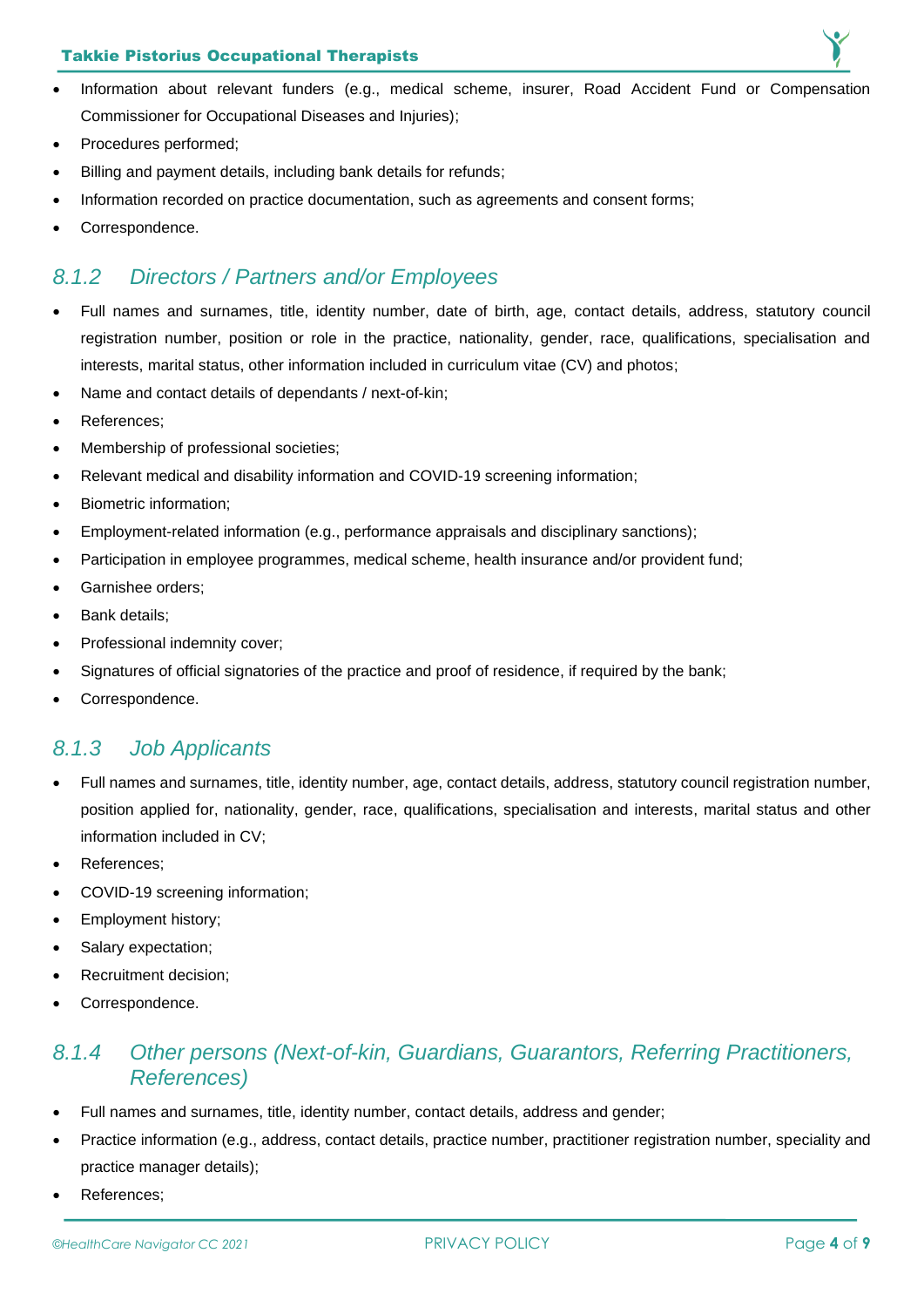

- COVID-19 screening information of visitors to the practice;
- Correspondence.

#### <span id="page-5-0"></span>*8.1.5 Suppliers, Vendors and Other Stakeholders, including Public and Private Bodies and Regulators*

- Organisation's name and contact details;
- Names, titles and contact details of relevant persons and officers;
- Agreements and related information;
- Financial information, including invoices and bank details;
- Official documentation, including newsletters and statements;
- COVID-19 screening information of visitors to the practice; and
- Correspondence.

#### <span id="page-5-1"></span>9. Consent

If you consent to the processing of your personal information, you may withdraw your consent at any time. This does not affect the processing of personal information that has already occurred. If you withdraw your consent, your personal information will only be processed as provided for in the law.

### <span id="page-5-2"></span>10. Objection to Processing

When we process your personal information to protect your legitimate interests or based on the legitimate interests of the practice or those of a third party to whom we supply the information, you may object to our processing, if it is reasonable to do so. This must occur on the form prescribed by POPIA, available at reception and from the Information Officer. This does not affect your personal information that we have already processed. If you object and we agree with your objection, your personal information will only be processed as provided for in the law.

## <span id="page-5-3"></span>11. Purposes of Processing of Your Personal Information

We generally process personal information for the following purposes:

- to conduct, administer and manage the practice in accordance with the law and ensure its efficiency, including claiming and collecting payment for services rendered and payment of suppliers to the practice;
- for treatment and care of patients;
- for communication purposes;
- for listing of debtors at credit bureaus;
- for the maintenance of practice records and patients' medical records;
- for employment and related matters of employees and other practitioners;
- for talent management;
- for reporting to persons and bodies, including referring practitioners, as required and authorised in terms of the law or by the data subjects;
- for historical, statistical and research purposes:
- for clinical trials:
- for enforcement of the practice's rights; and/or
- for any other lawful purpose related to the activities of the practice.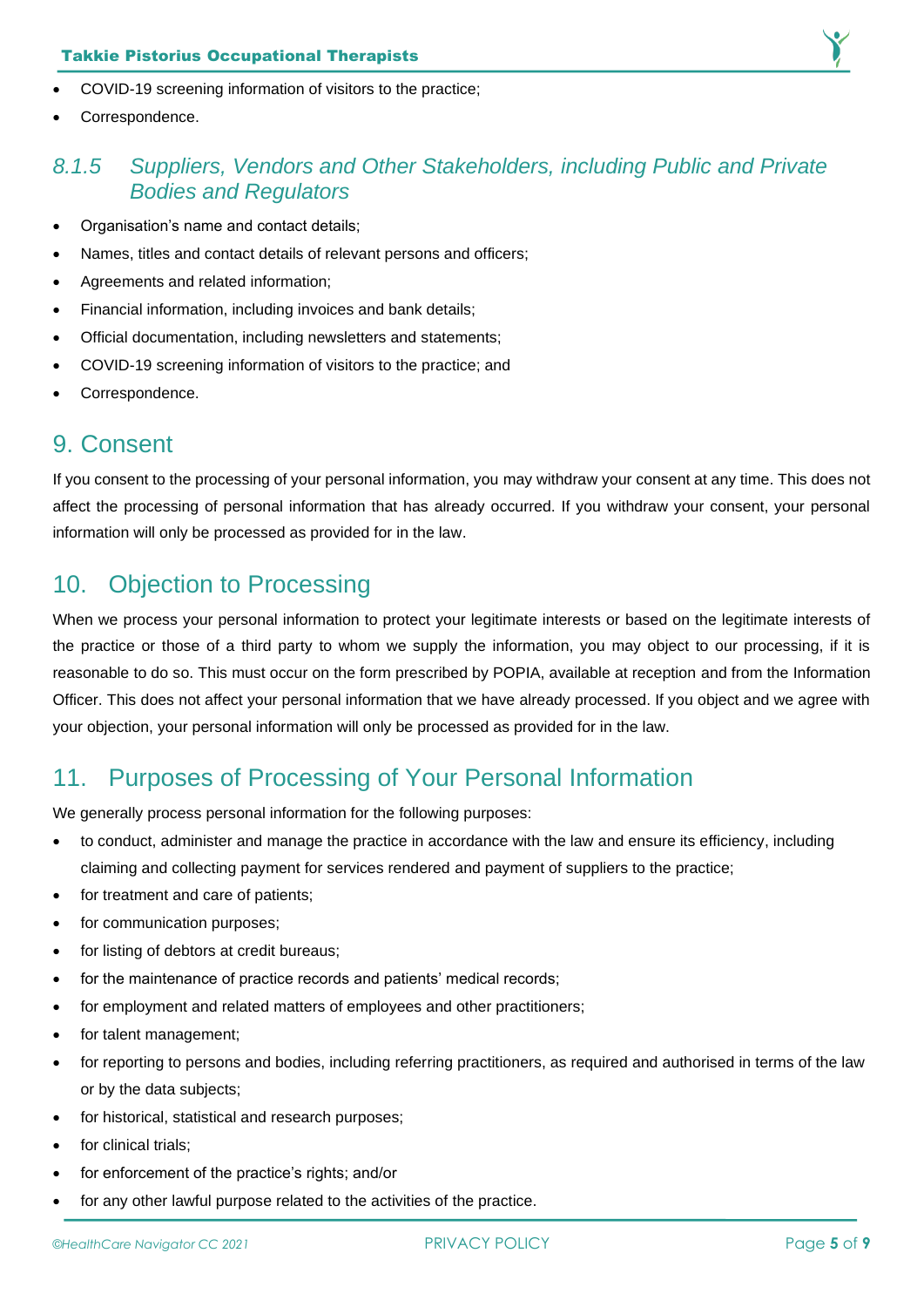<span id="page-6-0"></span>

We use social networking services such as WhatsApp, Telegram, LinkedIn, You Tube, Instagram and Facebook, to communicate with the public about our services. When you communicate with us through these services, the relevant social networking service may collect your personal information for its own purposes. These services have their own privacy policies, which are independent of this Privacy Policy.

### <span id="page-6-1"></span>13. Potential Recipients of Your Personal Information

We may share relevant personal information about you with the persons and entities specified below, if it is necessary and lawful in the circumstances.

#### <span id="page-6-2"></span>*13.1.1 Patients*

- Treating and referring practitioners;
- Hospitals;
- Dependants / next-of-kin in emergency situations;
- Relevant funders such as the patient's medical scheme;
- Suppliers of assistive devices, prostheses and surgical implants;
- Directors / Partners and employees of the practice and suppliers who assist us to provide the services and who perform functions related to the administration of the practice on a need-to-know basis, subject to confidentiality undertakings;
- Clinical trial sponsors;
- Guarantors;
- Banks:
- Debt collectors / attorneys / credit bureaus;
- Our insurers:
- Our professional and legal advisers, including our accountants / auditors;
- Law enforcement structures, including courts and tribunals;
- Regulatory and other public or private bodies, persons or entities, as may be required or permitted in terms of the law, including to comply with any legal obligation or to protect the rights, property or safety of our practice, employees, patients, the public or others;
- The purchaser of the practice, if applicable.

#### <span id="page-6-3"></span>*13.1.2 Directors / Partners and/or Employees (including Job Applicants)*

- Other directors / partners and/or employees and suppliers who assist us to provide the services and who perform functions related to the administration of the practice on a need-to-know basis, subject to confidentiality undertakings;
- Dependants / next-of-kin in emergency situations;
- Vetting agencies;
- South African Police Services (SAPS);
- Funders;
- Our insurers;
- Suppliers and vendors;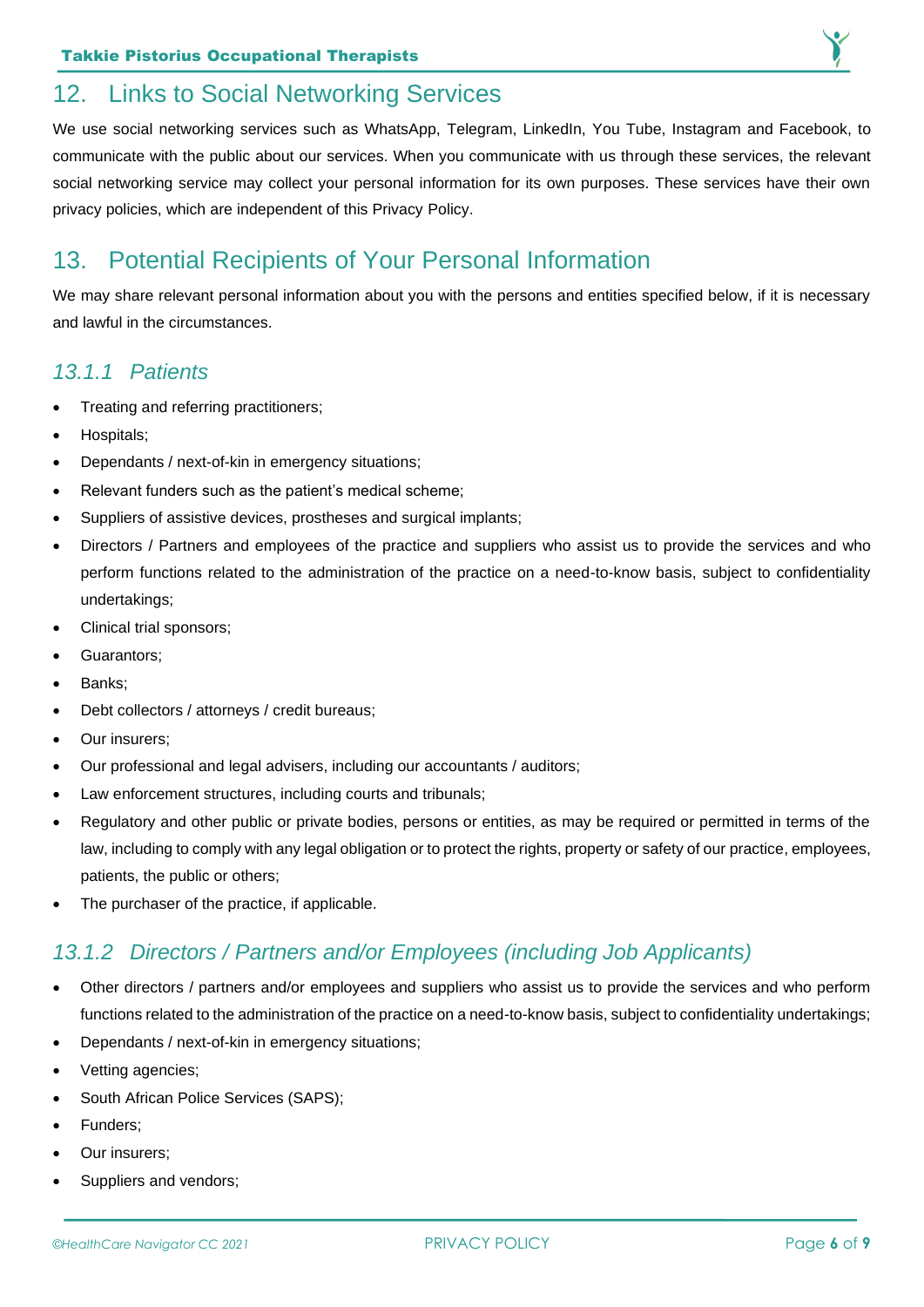#### Takkie Pistorius Occupational Therapists



- Medical scheme, provident fund and health insurer for enrolment;
- Our professional and legal advisers, including our accountants / auditors;
- Law enforcement structures, including courts and tribunals;
- Regulatory and other public or private bodies, persons or entities, as may be required or permitted in terms of the law, including to comply with any legal obligation or to protect the rights, property or safety of our practice, employees, patients, the public or others;
- The purchaser of the practice, if applicable.

#### <span id="page-7-0"></span>*13.1.3 Referring and Other Health Care Practitioners*

- Patients and their dependants / next-of-kin;
- Relevant funders such as the patient's medical scheme;
- Hospitals;
- Directors / partners and/or employees of the practice and suppliers who assist us to provide the services and who perform functions related to the administration of the practice on a need-to-know basis, subject to confidentiality undertakings;
- Our professional and legal advisers, including our accountants / auditors;
- Law enforcement structures, including courts and tribunals;
- Regulatory and other public or private bodies, persons or entities, as may be required or permitted in terms of the law, including to comply with any legal obligation or to protect the rights, property or safety of our practice, employees, patients, the public or others;
- The purchaser of the practice, if applicable.

#### <span id="page-7-1"></span>*13.1.4 Other Persons (e.g., Next-of-kin, Guardians, Guarantors, References, Suppliers) and Entities*

- Directors / partners and/or employees and service providers who assist us to provide the services and who perform functions related to the administration of the practice on a need-to-know basis, subject to confidentiality agreements;
- Our professional and legal advisers, including our accountants / auditors;
- Debt collectors / attorneys / credit bureaus;
- Our insurers:
- Law enforcement structures, including courts and tribunals;
- Regulatory and other public or private bodies, persons or entities, as may be required or permitted in terms of the law, including to comply with any legal obligation or to protect the rights, property or safety of our practice, employees, patients, the public or others;
- The purchaser of the practice, if applicable.

#### <span id="page-7-2"></span>14. Record-Keeping

We maintain records of your personal information for as long as it is necessary for lawful purposes related to the conducting of our practice, including to fulfil your requests, provide services to you, comply with legal obligations, resolve complaints / disputes, attend to litigation where instituted against the practice, enforce agreements and for historical, statistical and research purposes subject to the provisions of the law.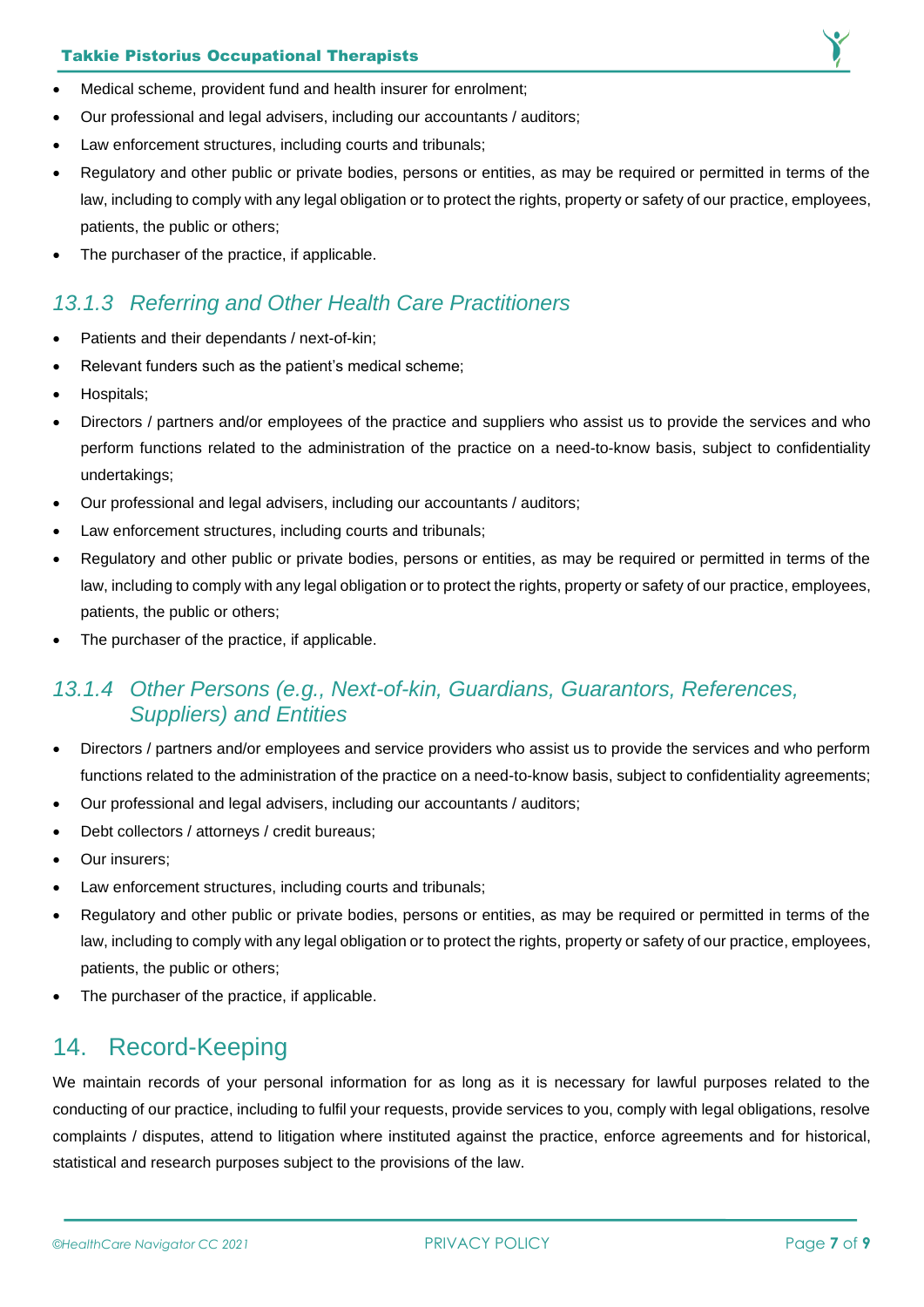## <span id="page-8-0"></span>15. Information Sent Across the Borders of the Republic of South Africa

We process and store your information in records within the Republic South Africa (RSA), including in 'clouds', which may be outside of the RSA, but we ensure that these platforms comply with legal requirements to ensure the protection of your privacy. If we must provide your personal information to any third party in another country, we will obtain your prior consent unless such information may be lawfully provided to that third party.

### <span id="page-8-1"></span>16. Security of Your Personal Information

We are committed to ensuring the security of your personal information in order to protect it from unauthorised processing and access as well as loss, damage or unauthorised destruction. We have implemented and continually review and update our information protection measures to ensure the security, integrity, and confidentiality of your information in accordance with industry best practices. These measures include the physical securing of the offices where information is held, the locking of cabinets with physical records, password control to access electronic records, off-site data backups, firewalls and stringent policies in respect of electronic record storage and dissemination. In addition, only those employees and service providers that require access to your information to discharge their functions and to render services to us are granted access to your information and only if they have concluded agreements with or provided undertakings regarding the implementation of appropriate security measures, maintaining confidentiality and processing the information only for the agreed purposes. We will inform you and the Information Regulator, if any person has unlawfully obtained access to your personal information, subject to the provisions of the law.

## <span id="page-8-2"></span>17. Right of Access your Personal Information

You have the right to request access to your personal information in our possession or under our control and information of third parties to whom we supplied that information subject to restrictions imposed in legislation. If you wish to exercise this right, please complete the prescribed form, available at reception and from the Information Officer, and submit it to the receptionist or Information Officer. Costs may be applicable to such request, which can be obtained from the receptionist or Information Officer. Please consult our PAIA Manual for further information.

## <span id="page-8-3"></span>18. Accuracy of Your Personal Information

It is important that we always have accurate information about you on record as it could impact on communication with you and your health or employment, if applicable. You must therefore inform us as soon as any of your information has changed. You may also request that we correct or delete any information. Such a request must be made in writing on the prescribed form, available at reception and from the Information Officer and submit it to the receptionist or Information Officer. You must provide sufficient detail to identify the information and the correction / deletion required. Information will only be corrected or deleted, if we agree that the information is incorrect or should be deleted. It may not be possible to delete all the information if we may lawfully retain it. Please enquire at reception or contact the Information Officer to discuss how we can assist you with your request. If we correct any information and the corrected information will impact on any decision made or to be made about you, we will send the corrected information to persons to whom the information has been disclosed in the past if they should be aware of the changed information.